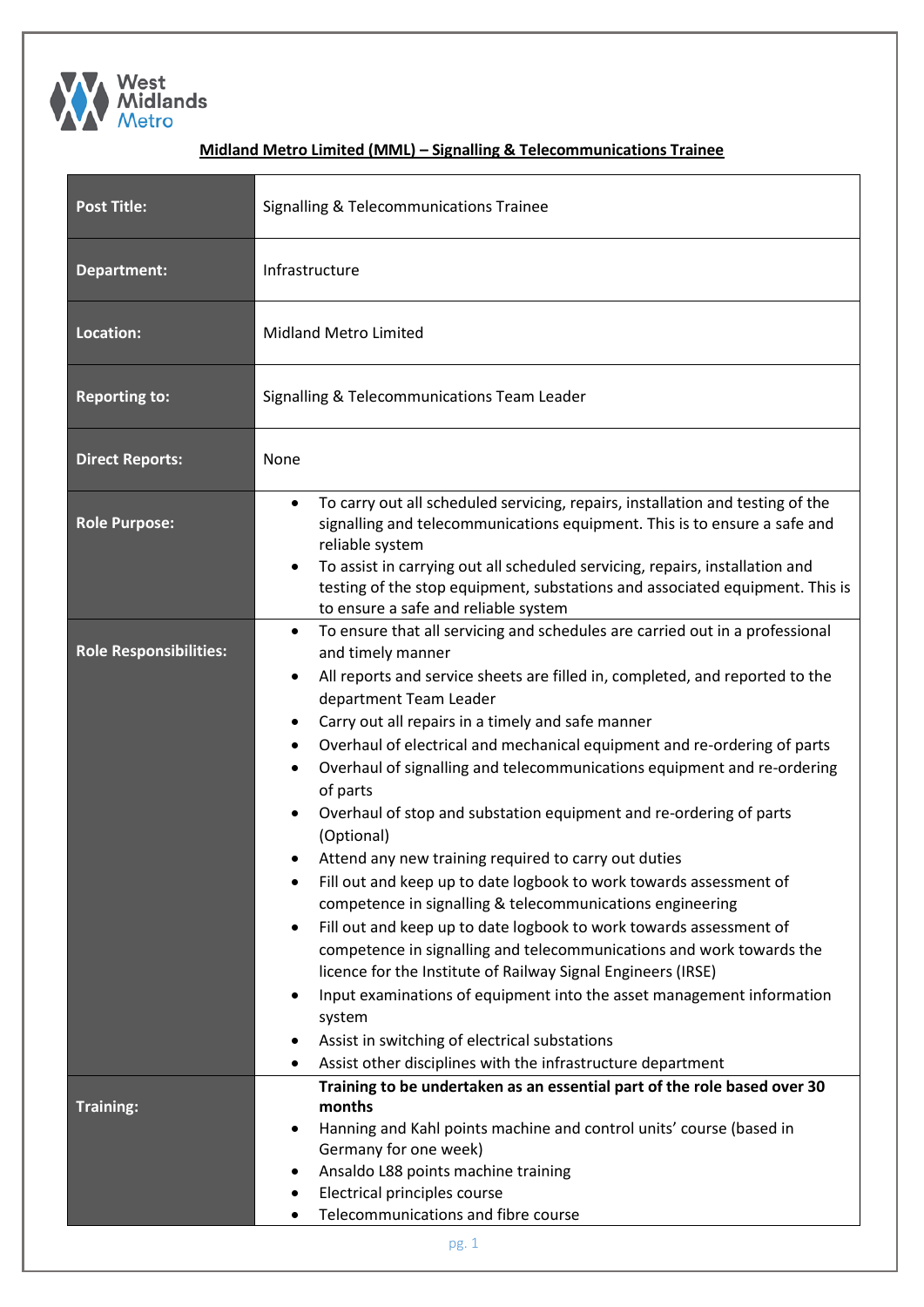

| $IV$ cu v                                   |                                                                                                                                                                                                                                                                                                                                                                                                                                                                                                                                                                                                                                                                                                                                                                                                                                                                                                                                                                                                                                                                                                                                                                                                                                                                                                                                                                                                                                                                     |
|---------------------------------------------|---------------------------------------------------------------------------------------------------------------------------------------------------------------------------------------------------------------------------------------------------------------------------------------------------------------------------------------------------------------------------------------------------------------------------------------------------------------------------------------------------------------------------------------------------------------------------------------------------------------------------------------------------------------------------------------------------------------------------------------------------------------------------------------------------------------------------------------------------------------------------------------------------------------------------------------------------------------------------------------------------------------------------------------------------------------------------------------------------------------------------------------------------------------------------------------------------------------------------------------------------------------------------------------------------------------------------------------------------------------------------------------------------------------------------------------------------------------------|
|                                             | Basic signalling to level two standard<br>$\bullet$<br>Smartrams operational and maintenance course<br>٠<br><b>SCADA</b> course<br>$\bullet$<br>Competent person substation course<br>٠<br>Training in line with Infrastructure competency matrix<br>٠<br>Look out<br>$\bullet$<br>PICOP/PIC<br>٠<br>Personal track safety<br>٠<br>Points clipping, scotching and cranking<br>$\bullet$<br>PriMOSS<br>٠<br><b>Manual handling</b><br>٠<br>Courses for new equipment installed as part of upgrade or new extensions                                                                                                                                                                                                                                                                                                                                                                                                                                                                                                                                                                                                                                                                                                                                                                                                                                                                                                                                                  |
| <b>Health &amp; Safety:</b>                 | To be aware of your personal security and the security of your vehicle or<br>place of work<br>To comply with health and safety instructions and directives issued by<br>$\bullet$<br>management<br>To use the appropriate safety equipment properly<br>٠<br>To wear Personal Protective Equipment where applicable and report any<br>٠<br>loss.<br>To refrain from the wilful misuse or interference with anything provided in<br>٠<br>the interests of health, safety, and welfare<br>To refrain from any action that might endanger themselves, other<br>$\bullet$<br>employees, customers, or members of the public<br>To ensure that all necessary safety precautions are taken and, if they are in a<br>٠<br>management or supervisory position ensure that instructions are provided<br>To report immediately any accidents, incidents or near misses to your line<br>٠<br>manager as soon as possible and always within 24 hours. This should<br>include both personal injury and vehicle damage<br>To attend and cooperate in any investigation following an incident as<br>required<br>To cooperate with your employer in attending and actively participating in<br>٠<br>any health and safety related training courses as required<br>To report immediately any hazard, faulty equipment or health and safety<br>$\bullet$<br>concern to your line manager and ensure action is taken to make the hazard<br>safe i.e. fencing them off, using signs etc. |
| <b>Decision Making</b><br><b>Authority:</b> | Operational safety of equipment (subject to achievement of required<br>competency level)                                                                                                                                                                                                                                                                                                                                                                                                                                                                                                                                                                                                                                                                                                                                                                                                                                                                                                                                                                                                                                                                                                                                                                                                                                                                                                                                                                            |
| <b>People Management:</b>                   | Oversight/ supervision of contractors (subject to achievement of required<br>competency level)                                                                                                                                                                                                                                                                                                                                                                                                                                                                                                                                                                                                                                                                                                                                                                                                                                                                                                                                                                                                                                                                                                                                                                                                                                                                                                                                                                      |
| Legislation &<br><b>Compliance:</b>         | In common with the whole rail industry, the successful applicant will be<br>required to pass a stringent drugs and alcohol test                                                                                                                                                                                                                                                                                                                                                                                                                                                                                                                                                                                                                                                                                                                                                                                                                                                                                                                                                                                                                                                                                                                                                                                                                                                                                                                                     |